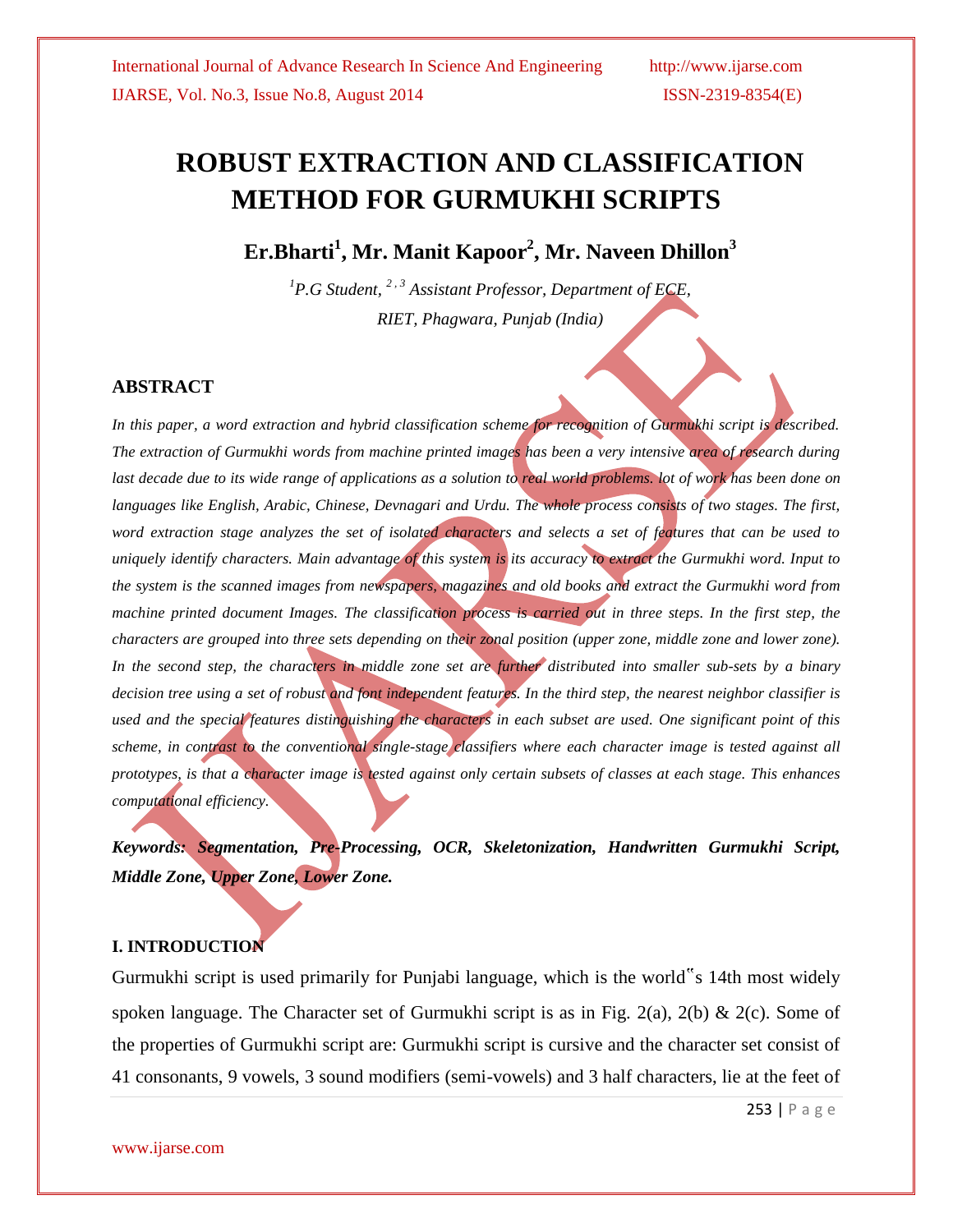consonants. Most of the Gurmukhi characters have a horizontal line at the upper part. The characters of words are connected mostly by this line called head line and so there is no vertical inter-character gap in the letters of a word. There is no concept of upper or lowercase characters. A line of Gurmukhi script can be partitioned into three horizontal zones namely, upper zone, middle zone and lower zone. Consonants are generally present in the middle zone. These zones are shown in Fig.1. The upper and lower zones may contain parts of vowel modifiers and diacritical markers.



**Fig. 1: a) Upper zone from line number 1 to 2, b) Middle Zone from line number 3 to 4, c) lower zone from line number 4 to 5.**

In Gurmukhi Script, most of the characters, as shown in Fig. 2, contain a horizontal line at the upper of the middle zone. This line is called the headline. The characters in a word are connected through the headline along with some symbols as i, I, A etc. The headline helps in the recognition of script line positions and character segmentation. The segmentation problem for Gurmukhi script is entirely different from scripts of other common languages such as English, Chinese, and Urdu etc. In Roman script, windows enclosing each character composing a word do not share the same pixel values in horizontal direction. But in Gurmukhi script, as shown in Fig. 1, two or more characters/symbols of same word may share the same pixel values in horizontal direction. This adds to the complication of segmentation problem in Gurmukhi script. Because of these differences in the physical structure of Gurmukhi characters from those of Roman, Chinese Japanese and Arabic scripts, the existing algorithms for character segmentation of these scripts does not work efficiently for handwritten Gurmukhi script.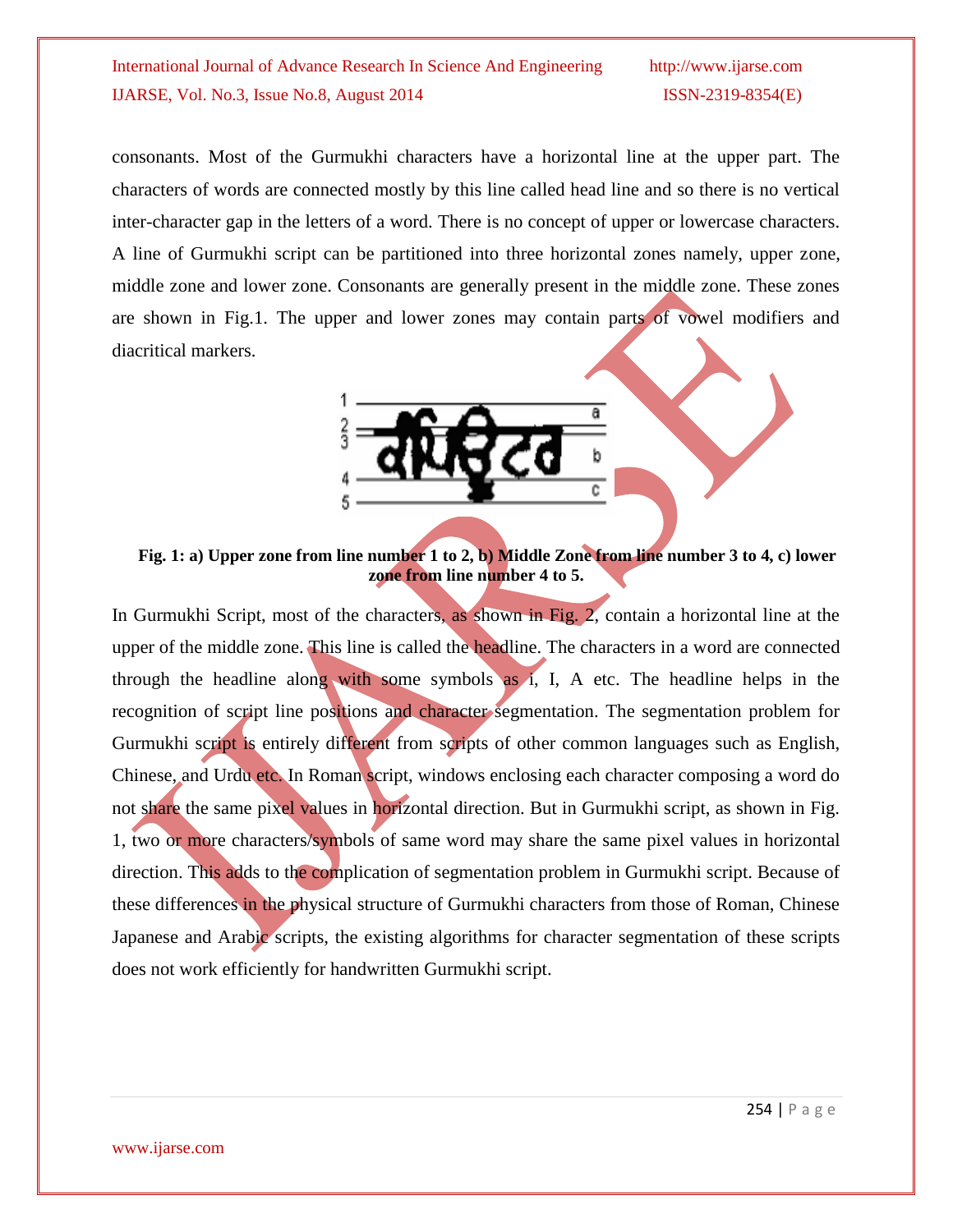| <b>Consonants (Vianjans)</b>                        |                                |       |         |                                 |                                          |                           |                                             |                             |                                                           |                            |                            |  |
|-----------------------------------------------------|--------------------------------|-------|---------|---------------------------------|------------------------------------------|---------------------------|---------------------------------------------|-----------------------------|-----------------------------------------------------------|----------------------------|----------------------------|--|
|                                                     | ਊਕਾ (ūṛā)<br>В<br>u, ū, o      |       | ਅ       | ਐਂਡਾ (airā)<br>a, ā, ai, au     |                                          | ੲ                         | ਈਕੀ (iti)<br>i, ï, e                        | ਸ                           | ਸੱਸਾ (sas'sã)<br>sa [ sə ]                                | J                          | ਹਾਹਾ (hāhā)<br>ha [ hə ]   |  |
| ਕੱਕਾ (kakkā)<br>ਕ<br>ka [ kə ]                      |                                | ਖ     |         | ਖੱਖਾ (khakhkhā)<br>kha [ kʰə ]  | ਗ                                        | ਗੱਗਾ (gaggā)<br>ga [ gə ] | ਘ                                           | ਘੱਗਾ (ghaggā)<br>gha [ gə ] | వ్                                                        | ৰ্ষকা (nanna)<br>na ( ŋə ) |                            |  |
|                                                     | ਚੱਚਾ (caccã)<br>ਚ<br>ca [ ʧə ] |       | ਛ       | ਛੱਛਾ (chachchā)<br>cha [ t੍βə ] |                                          | Ħ                         | नॉन्ग (jajjā)<br>ja [ ʤə ]                  | ਝ                           | ਝੱਜਾ (jhajjā)<br>jha [ ʤə ]                               |                            | ਞੰਞਾ (ñaññã)<br>ñа ( ɲə )  |  |
|                                                     | ਟੈਕਾ (tainkā)<br>ta [ t̪ə ]    |       | ਠ       | ਠੱਠਾ (ṭhaṭhṭhā)<br>tha [ [*ə ]  |                                          | ਡ                         | ਡੱਡਾ (daddā)<br>da [ d̥ə ]                  | ਢ                           | ਢੱਡਾ (dhaddā)<br>dha [ d̥a ]                              | ٤                          | ਣਾਣਾ (nāṇā)<br>na [ nേ ]   |  |
|                                                     | ਤੱਤਾ (tattā)<br>ਤ<br>ta [ tə ] |       | ਥ       | tha [ tʰə ]                     | ਬੱਥਾ (thaththā)                          |                           | ਦੱਦਾ (daddā)<br>da [ də ]                   | ਧ                           | ਧੱਦਾ (dhaddā)<br>dha [ də ]                               | ౧                          | ਨੱਨਾ (nannã)<br>na [ nə ]  |  |
|                                                     | ਪੱਪਾ (pappā)<br>ਪ<br>ра [ ра ] |       | ਫ       |                                 | ਫੱਫਾ (phaphphã)<br>pha [ pʰə ]           | ਬ                         | ਬੱਬਾ (babbā)<br>ba [ bə ]                   |                             | ਭੱਬਾ (bhabbā)<br>bha [ bə ]                               | ካ                          | ਮੱਮਾ (mam'mā`<br>ma [ mə ] |  |
|                                                     | ਯੱਯਾ (yayyā)<br>ਯ<br>уа [ ја ] |       | ਰ       | ra [ rə ]                       | ਰਾਰਾ (rārā)                              | ਲ                         | ਲੱਲਾ (Iallā)<br>la [ lə ]                   | É                           | ਵੱਵਾ (vavvã)<br>va [ wə ]                                 | ನ                          | ਕਾਕਾ ((āiā)<br>ra [ rə ]   |  |
| ਸੱਸ਼ਾ (śaśśā)<br>ਸ਼<br>śa [∫ə ]                     |                                |       | ਖ਼      | ਖ਼ੱਖਾ (khakhkhā)<br>kba ( xə )  |                                          | lb                        | , तॉन्रा (ġaġġã)<br>ģa [ ɣə ]               |                             |                                                           |                            |                            |  |
| ਜ਼ੱਜ਼ਾ (zazzā)<br>۲,<br>za [ zə ]                   |                                |       | ⊐<br>s. | fa [ fə ]                       | ,ਫ਼ੱਫ਼ਾ (faffā)                          | ਲ਼਼                       | ਲੱਲਾ ( <u>l</u> a <u>ll</u> ã)<br>ļa [  a ] |                             |                                                           |                            |                            |  |
| Fig. 2(a) Consonants (Vianjans) of Gurmukhi Script. |                                |       |         |                                 |                                          |                           |                                             |                             |                                                           |                            |                            |  |
|                                                     |                                |       |         |                                 | Vowels and Vowel diacritics (Laga Matra) |                           |                                             |                             |                                                           |                            |                            |  |
|                                                     | ਅ<br>ਆ                         |       |         | Я<br>प्ट                        |                                          |                           |                                             |                             | ੲ<br>η                                                    |                            |                            |  |
|                                                     | ā<br>a                         |       |         | Ī                               |                                          | u                         | ū                                           | e                           | ai                                                        | 0                          | au                         |  |
|                                                     | [ə]                            | [ a ] |         | $[1]$                           | [i]                                      | $[\mathfrak{v}]$          | [u]                                         | [e]                         | [æ]                                                       | [0]                        | [၁]                        |  |
|                                                     |                                |       |         |                                 |                                          | q                         |                                             |                             |                                                           |                            |                            |  |
|                                                     |                                | ਕੰਨਾ  |         | ਸਿਹਾਰੀ                          | ਬਿਹਾਰੀ                                   | ਐਕੜ                       | ਦੁਲੈਂਕੜ                                     | ਲਾਂਞਾਂ                      | ਦੁਲਾਂਞਾਂ                                                  | ਹੋੜਾ                       | ਕਨੈਂਡਾ                     |  |
|                                                     |                                | kannā |         | sihārī                          | bihārī                                   | aunkar                    | dulainkar                                   | lānvāṁ                      | dulānvām                                                  | hōrā                       | kanaurā                    |  |
|                                                     | ka                             | kā    |         | ki                              | kī                                       | ku                        | kū                                          | ke                          | kai                                                       | kο                         | kau                        |  |
|                                                     |                                |       |         |                                 |                                          |                           |                                             |                             | $\Gamma$ ig $2(h)$ Voyalgend Voyal diserting (Lege Motro) |                            |                            |  |

**Fig. 2(b) Vowels and Vowel diacritics (Laga Matra)**

www.ijarse.com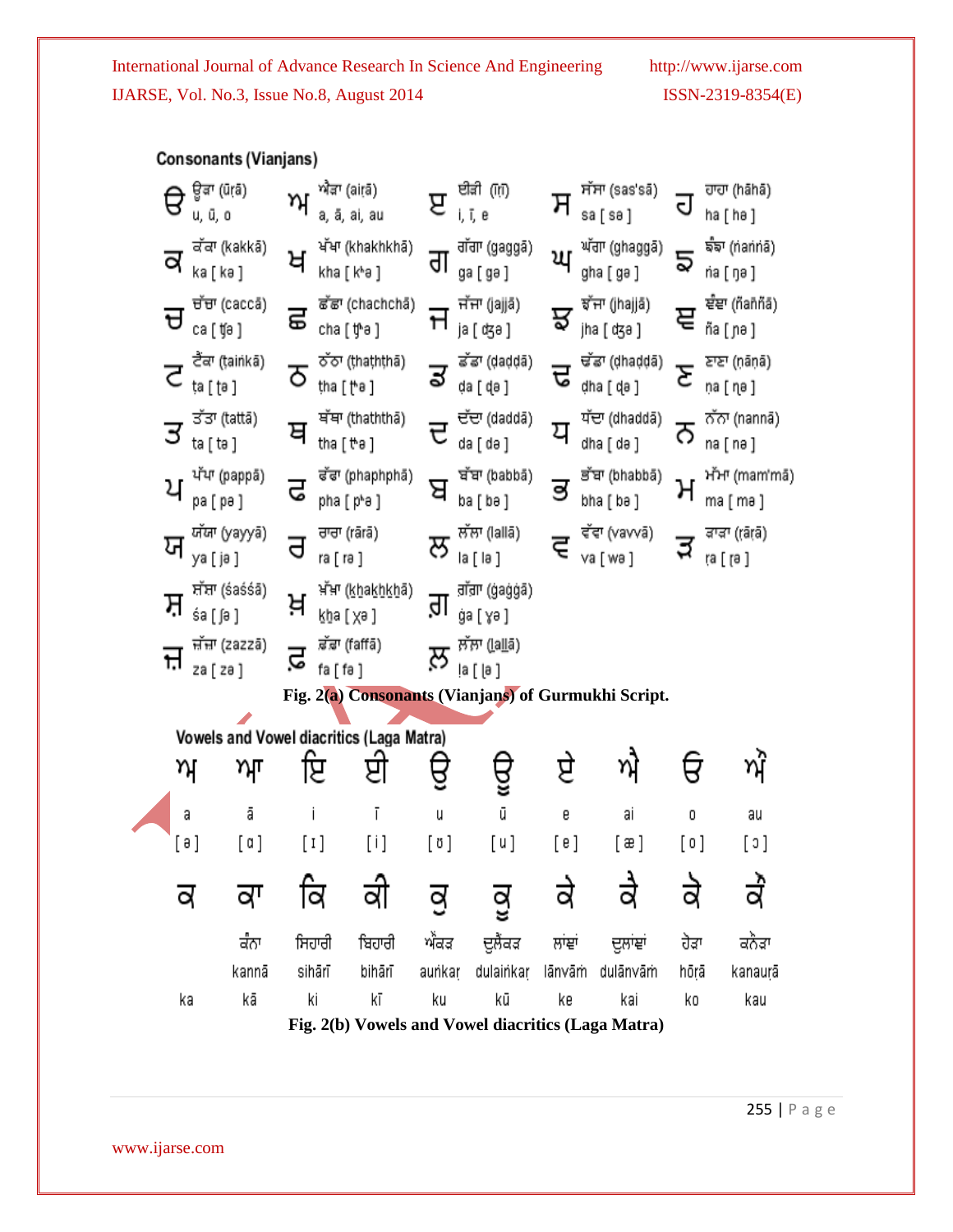#### Other symbols

| ੱ                       | ਅਧਕ (adhak) - doubles the consonant before which it appears                                                       |     | ਹੱਟੀ huttī [ hʊtti ] - tired |
|-------------------------|-------------------------------------------------------------------------------------------------------------------|-----|------------------------------|
| $\mathcal{L}$           | ਬਿੰਦੀ (bindī) - indicates nasalization.<br>Used with all vowels except a, i and u                                 | ਸਾਤ | šāṃt [ ʃãt ] - peaceful      |
| $\bullet$<br>$\bullet$  | ਵਿਸਰਗ (visarg) - used very occassionally to represent an<br>abbreviation or to add a voiceless 'h' after a vowel. | ਕਃ  | kah                          |
| ੱ                       | ਟਿੱਪੀ (tippī) - indicates nasalization.<br>Used with a, i and u, and also with ū when in final position           | ਤਦ  | tamd [ täd ] - strand        |
| $\langle \cdot \rangle$ | ਹਲਨਤ (halant) - silences the inherent vowel.<br>Sometimes used in Sanskritised text and dictionaries.             |     | k                            |
| ۱đ                      | ek onkar - often used in Sikh literature.<br>It literally means 'one God'.                                        |     |                              |

**Fig. 2(c) Other symbols**

## **II. PREPROCESSING**

Preprocessing is applied on the input binary document so that the effect of spurious noise can be minimized in the subsequent processing stages. In the present study, both salt and pepper noise have been removed using standard algorithm. It is supposed that height and width of document can be known easily. The image is saved in the form of an array. For that purpose a 2-D array with number of rows equal to height of the document and number of columns equal to width of the document is created. Calculate the maximum intensity of pixels in the document using any standard function available in the tool used for the implementation, it is get RGB () method available in java. Scan every pixel of document and compare its intensity with the maximum intensity. If the intensity is equal to maximum intensity, store one in the array at that location and if it is not equal store zero in the array.

# **III. PROCEDURE FOR WORD EXTRACTION AND CLASSIFICATION OF GURMUKHI SCRIPT.**

Following procedure is followed for extraction and classification in Gurmukhi script.

# **3.1 Line Detection**

The following procedure is implemented to find the location of lines in the document.

**i.** Create an array of size equal to height of the document and with two columns.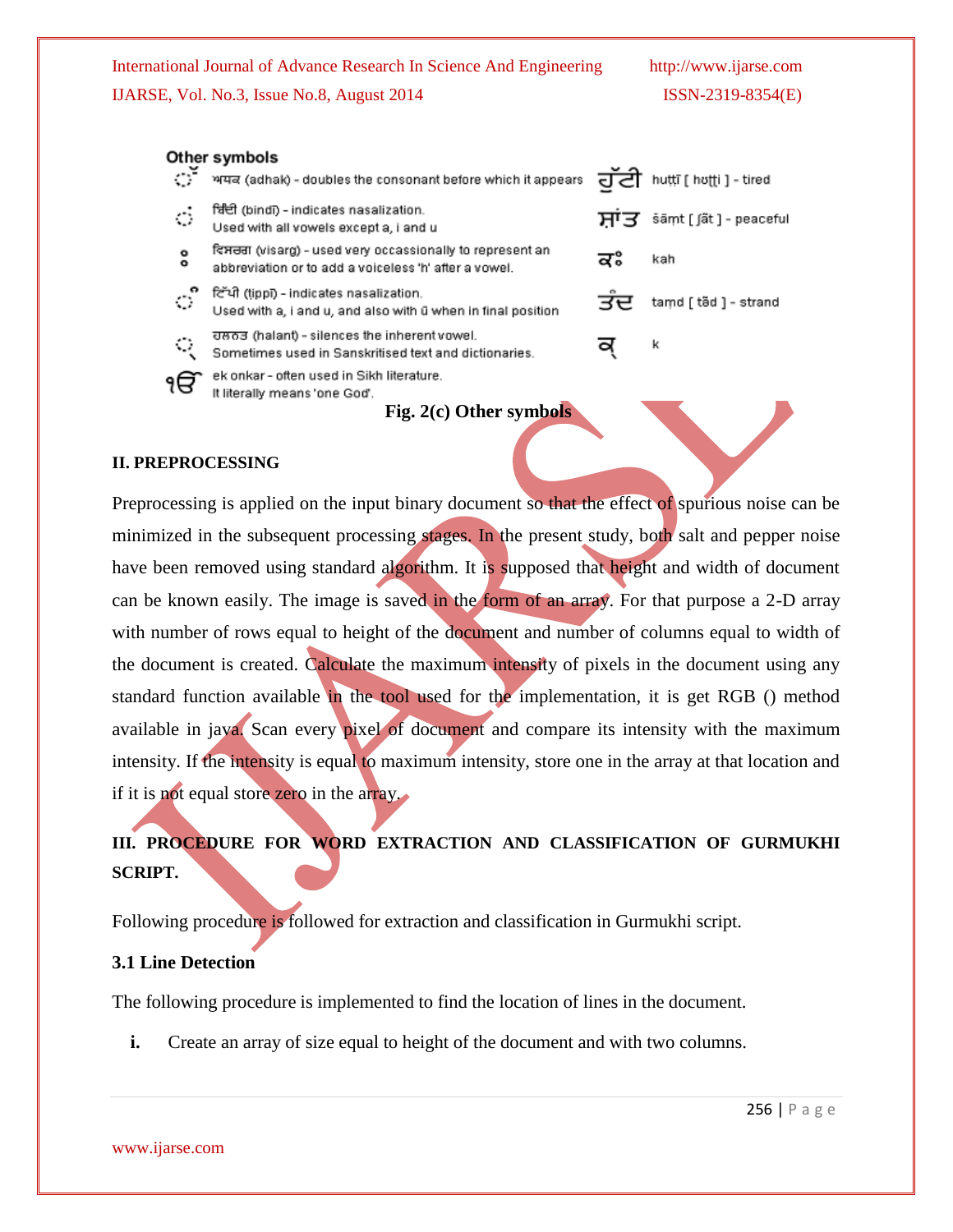- ii. Start from the first row and count the number of 1's in that row. If it is zero, move to next row. And if it is not zero, that is the starting location of that line. Store that location in the array.
- iii. Check consecutive rows until we get 0.The before we get zero is the ending location of that line. Store that value in the array.
- iv. Also calculate the location of maximum intensity in each line and store it in the second column before that line. It would be used as the starting position of characters.
- v. Repeat step (ii) to (iv) for the whole document.

# **3.2 Word Detection**

The following procedure is implemented to find location of words in each line.

- i. Create a 2-D array.
- ii. For each line move from  $0<sup>th</sup>$  pixel up to width.
- iii. Calculate the number of one's in first column from the starting location of line to the ending position of line.
- iv. If numbers of 1's are not zero, that is the starting location of word. Save that location in that array. Keep on moving to the right until we get no one in any column. The column with 01's is the ending location of the word. Store that location in array too.
- v. Repeat this until we reach the width.
- vi. And repeat step (ii) to  $(v)$  for each line.

# **3.3 Character Detection**

The following procedure is implemented to find the location of character in each word.

- i. Create a 3-d array. Its first index will represent line number. Second index will represent word number and third index will contain the location of character. This array will be created dynamically.
- ii. Repeat the step (iii) to (iv) for each line and each word detected so far.
- iii. Move from starting position of the word to the ending position of the word.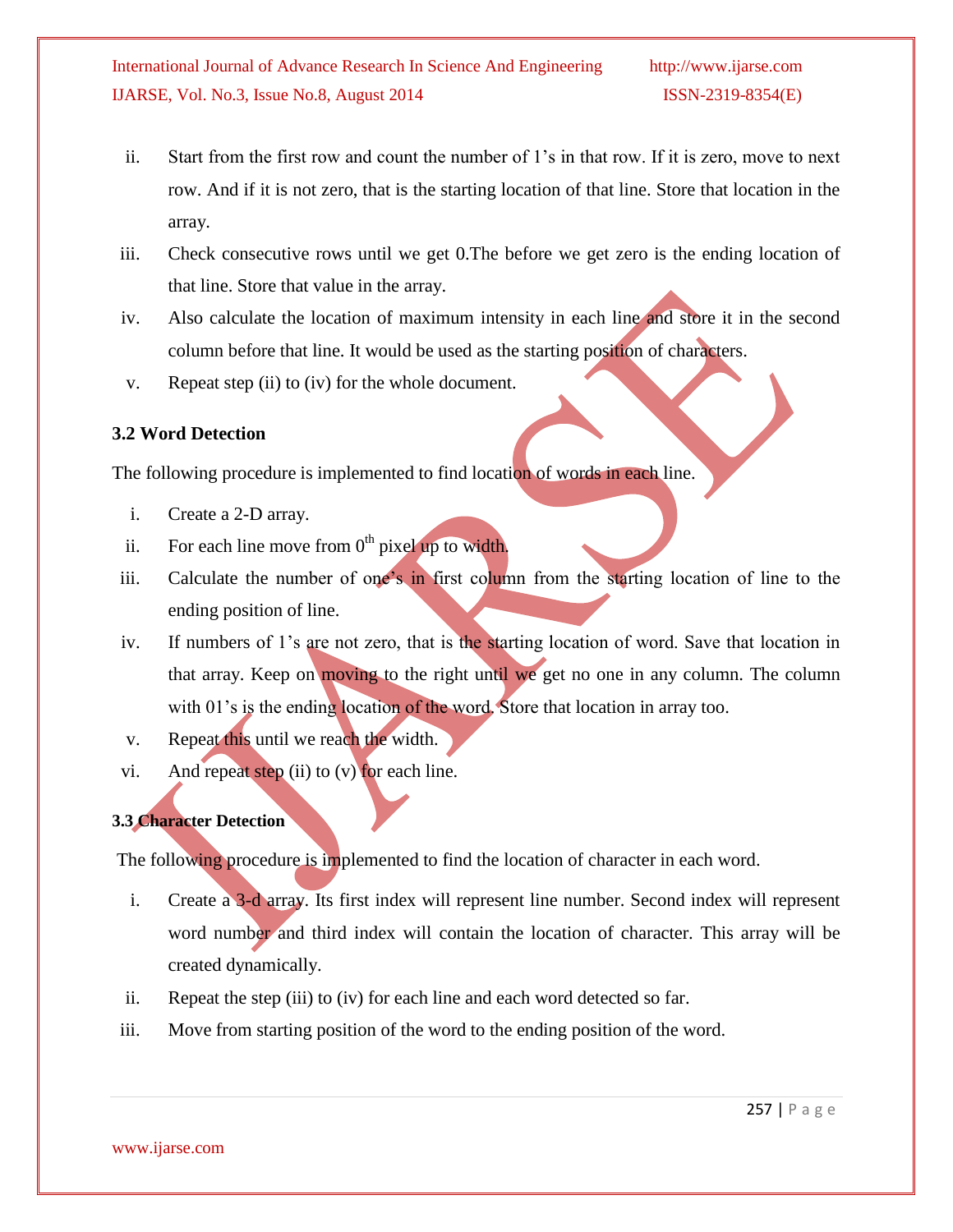iv. Start from the starting position of line and move downwards to the ending position. Count the number of one's in that column leaving the location of line with maximum intensity. If it is not zero, that is the starting position of character. Move to right until we get column with no ones. That will be the ending location of character. This process will generate the location of characters.

The above approach was put to number of documents; the image of one such scanned document is given here.

## **IV. RECOGNITION**

The recognition process consists of two main steps, which are explained as follows:

## **4.1 Feature Extraction**

The segmented Punjabi characters are converted into a real valued vector called feature form of 0's and 1's that characterizes the essential information content of the pattern. Each character has some features which play an important role in pattern recognition. Handwritten Punjabi characters have many particular features. Feature extraction describes the relevant shape information contained in a pattern so that the task of classifying the pattern is made easy by a formal procedure. Feature extraction stage in OCR system analysis these character segment and selects a set of features that can be used to uniquely identify that character segment. Mainly this stage is heart of OCR system because output depends on these features.

# **4.2 Classification**

Classification stage is the main decision making stage of the system and uses the features extracted in the previous stage to identify the text segment according to preset rules. Classification is concerned with making decisions concerning the class membership of a pattern in question. The task in any given situation is to design a decision rule that is easy to compute and will minimize the probability of misclassification relative to the power of feature extraction scheme employed. Patterns are thus transformed by feature extraction process into points in dimensional feature space. A pattern class can then be represented by a region or sub-space of the feature space.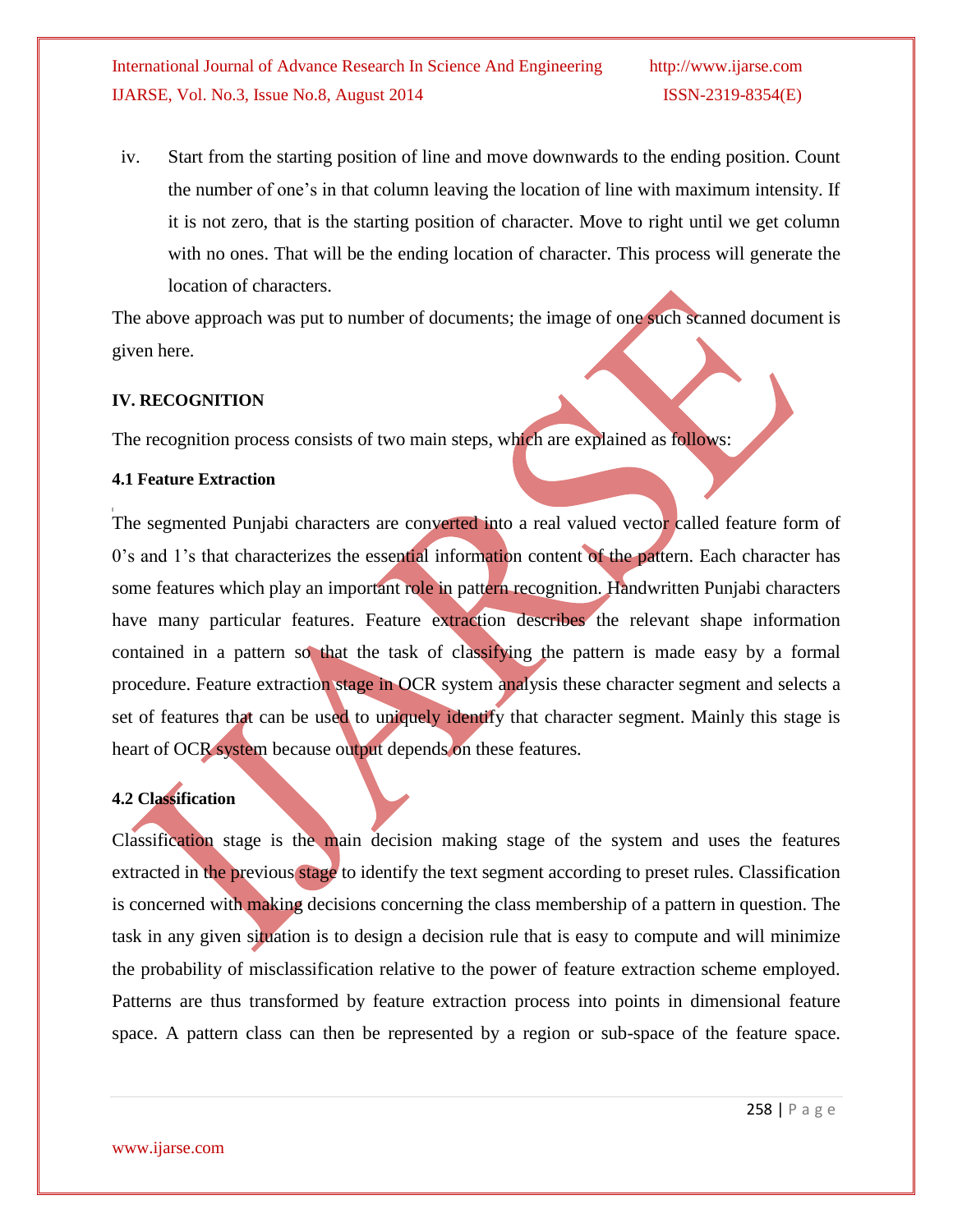Classification then becomes a problem of determining the region of feature space in which an unknown pattern falls.

# **V. RESULT & DISCUSSION**

# **5.1 Extract the Punjabi Word**

As defined in previous chapter, the problem of recognition of characters can be solved using neural networks. A scheme is proposed to extract the Punjabi word from image. Using neural network, extract the Punjabi word is done in following steps:-

# **5.2 Input Image**

Firstly, input digitized image. Further, this image is used to extract Punjabi word. Fig. 4 represents the step of loading of image.



# **Fig. 3 Punjabi word extraction from the Gurmukhi script.**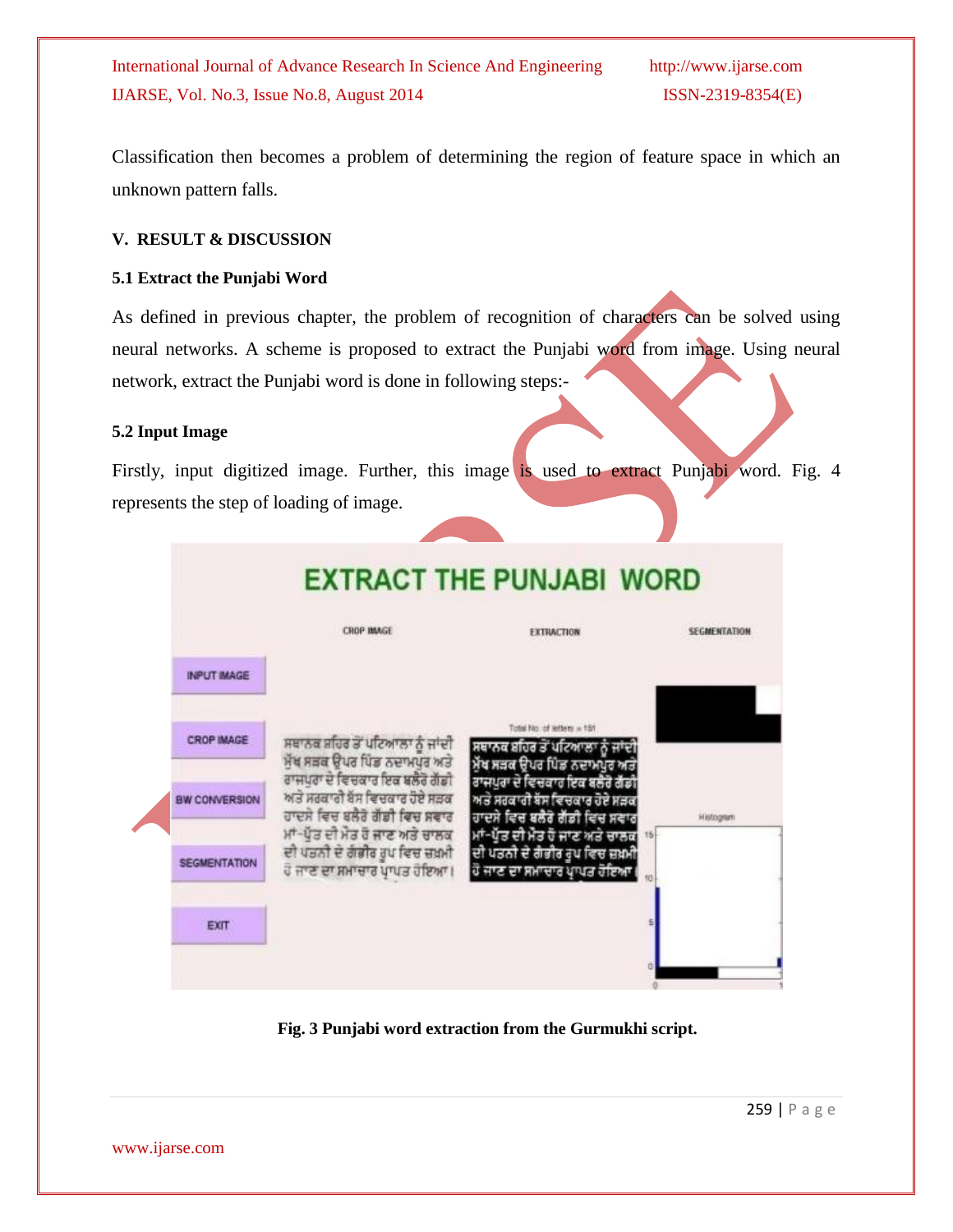In fig. 3, there are 5 buttons for processing whole the document. First button is known as input image. When input image button is pressed, a window opens. This window is used to specify the path where the character image is located. After this process, the image is shown

| code2                                        |                |   | <b>CONTRACTOR</b>  |                       |                         | <b>Contractive</b> |              |              |                   |                                                                                                                                                                                                                                                                                                                                                                                                                                                 | $\bigcirc$<br>$\mathbb{Z}$<br>$\qquad \qquad =$<br>$\Box$ $\Box$ $\mathbf{x}$ |  |
|----------------------------------------------|----------------|---|--------------------|-----------------------|-------------------------|--------------------|--------------|--------------|-------------------|-------------------------------------------------------------------------------------------------------------------------------------------------------------------------------------------------------------------------------------------------------------------------------------------------------------------------------------------------------------------------------------------------------------------------------------------------|-------------------------------------------------------------------------------|--|
|                                              |                |   |                    |                       | <b>PUNJABI SCRIPTTT</b> |                    |              |              |                   |                                                                                                                                                                                                                                                                                                                                                                                                                                                 |                                                                               |  |
|                                              |                |   | <b>INPUT IMAGE</b> |                       |                         |                    |              |              | <b>CROP IMAGE</b> |                                                                                                                                                                                                                                                                                                                                                                                                                                                 |                                                                               |  |
|                                              |                |   |                    |                       |                         |                    |              |              |                   |                                                                                                                                                                                                                                                                                                                                                                                                                                                 |                                                                               |  |
|                                              | €              | ਅ | ੲ                  | π                     | ਹ                       |                    |              |              |                   |                                                                                                                                                                                                                                                                                                                                                                                                                                                 |                                                                               |  |
|                                              | ਕ              | ਖ | ਗ                  | ਘ                     | ਙ                       |                    |              |              |                   |                                                                                                                                                                                                                                                                                                                                                                                                                                                 |                                                                               |  |
|                                              | ਚ              | ਛ | ਜ                  | ਝ                     | ਞ                       |                    | $\mathbf{e}$ | $\mathbf{m}$ | ੲ                 | $\overline{H}$                                                                                                                                                                                                                                                                                                                                                                                                                                  | ਹ                                                                             |  |
|                                              | 2              | ਠ | ਡ                  | ਢ                     | 2                       |                    |              |              |                   |                                                                                                                                                                                                                                                                                                                                                                                                                                                 |                                                                               |  |
|                                              | ਤ              | ਥ | ਦ                  | प                     | ਨ                       |                    | ਕ            | ਖ            | ਗ                 | ਘ                                                                                                                                                                                                                                                                                                                                                                                                                                               | ਙ                                                                             |  |
|                                              | ਪ              | ਫ | ਬ                  | ਭ                     | н                       |                    |              |              |                   |                                                                                                                                                                                                                                                                                                                                                                                                                                                 |                                                                               |  |
|                                              | ਯ              | ਰ | ਲ                  | ਵ                     | ੜ                       |                    |              |              |                   |                                                                                                                                                                                                                                                                                                                                                                                                                                                 |                                                                               |  |
|                                              |                |   |                    |                       |                         |                    |              |              |                   |                                                                                                                                                                                                                                                                                                                                                                                                                                                 | By                                                                            |  |
| <b>A</b> Start<br>$\boldsymbol{\mathscr{E}}$ | ä<br>$\bullet$ | O |                    | $\boldsymbol{\Theta}$ | $\frac{Wz}{2}$          |                    |              |              |                   | $\mathbf{A} = \begin{bmatrix} \mathbf{B} & \mathbf{B} & \mathbf{B} & \mathbf{B} \end{bmatrix} \mathbf{B} \quad \mathbf{A} \mathbf{B} \quad \mathbf{B} \mathbf{B} \quad \mathbf{B} \mathbf{B} \quad \mathbf{B} \mathbf{B} \quad \mathbf{B} \mathbf{B} \quad \mathbf{B} \mathbf{B} \mathbf{B} \quad \mathbf{B} \mathbf{B} \mathbf{B} \mathbf{B} \mathbf{B} \mathbf{B} \mathbf{B} \mathbf{B} \mathbf{B} \mathbf{B} \mathbf{B} \mathbf{B} \mathbf{$ | 18:27<br>19-10-2013                                                           |  |

**Fig.4 Segmentation of Gurmukhi script.**

### **5.3 Crop Image**

After loading of image, selection of characters is performed. After loading image, a particular area of characters is to be cropped for recognition. When a particular area of characters from image is selected, a window represents those characters.

# **5.4 Black & White Conversion**

A separate window is also shown in which bounding box of Image is converted into Black & White using thresholding unit.

### **VI. CONCLUSION & FUTURE SCOPE**

A small set of all characters using back propagation neural network is trained then testing was performed on other character set. The accuracy of network was very low. Then some other character images in the old character set are added and trained the network using new sets. Then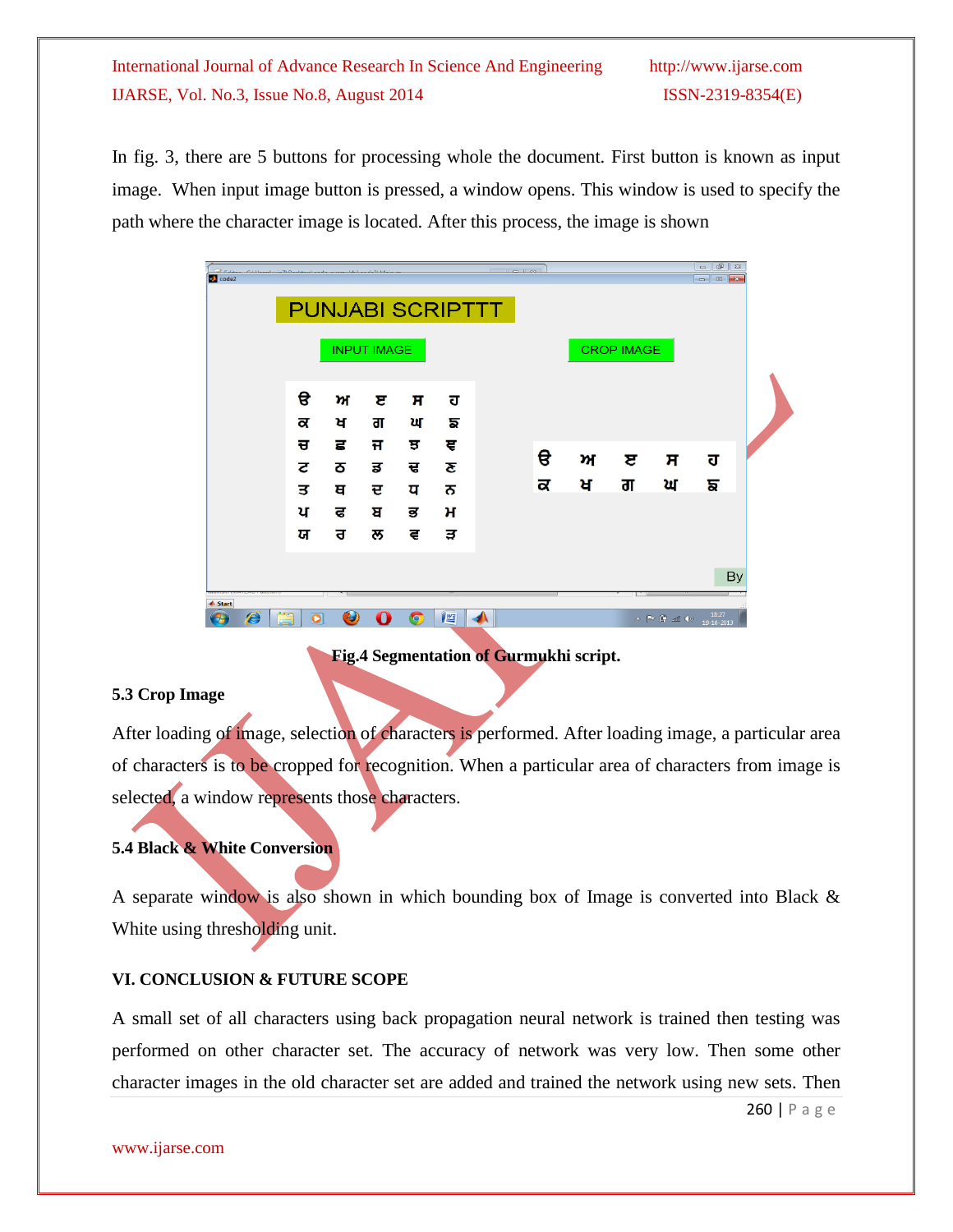again testing was performed on some new image sets written by different fonts and it was found that accuracy of the network increases slightly in some cases. Again some new character images into old character set are added (on which network was trained) and trained the network using this new set. The network is presented new character images and it has been seen that recognition increases, although at a slow rate. The result of the last training by 25 character set and testing with the 6 character set are presented. It can be concluded that as the network is trained with more number of sets, the accuracy of extraction of Punjabi word will increase definitely. In future work, this can be implemented for recognition  $\&$  extraction of complete Gurmukhi words including lower & upper Zone Characters.

#### **REFERENCES**

- [1] R. M. K. Sinha, "Rule based contextual post processing for Devnagari text recognition", Pattern Recognition, Vol. 20, pp. 475-485 (1985).
- [2] J. Mantas, "An overview of character recognition methodologies", Pattern Recognition, Vol. 19, pp. 425-430 (1986).
- [3] H. Almuallim and S. Yamagochi, "A method of recognition of Arabic cursive handwriting", Pattern Recognition, Vol. 9, pp. 715-722 (1987).
- [4] V. K. Govindan and A. P. Shivaprasad, "Character recognition A survey", Pattern Recognition, Vol. 23, pp. 71-683 (1990).
- [5] S. Shlien, "Nonparametric classification using matched binary decision trees", Pattern Recognition Letters, Vol. 13, pp. 83-87 (1992).
- [6] Y. S. Huang and C. Y. Suen, "A method of combining multiple experts for the recognition of unconstrained handwritten numerals", IEEE Trans. Pattern Analysis Mach. Intelligence, Vol. 17, No.1, pp. 90-93 (1995).
- [7] S. Kumar, "A technique for recognition of printed text in Gurmukhi script", M.Tech Thesis, Punjabi University, (1997).
- [8] G. S. Lehal and S. Madan, A New Approach to Skew detection and Correction of Machine Printed Gurmukhi Script, Proceedings 2<sup>nd</sup> International Conference on Knowledge Based Computer Systems, Mumbai, India, pp. 215-224 (1998).
- [9] G. S. Lehal and P. Singh, "A Technique for Segmentation of Machine Printed Gurmukhi Script", Proceedings 4<sup>th</sup> International Conference on Cognitive Systems, Delhi, India, pp. 283-287 (1998).
- [10] G. S. Lehal and R. Dhir, "A Range Free Skew Detection Technique for Digitized Gurmukhi Script Documents", In Proceedings 5<sup>th</sup> International Conference of Document Analysis and Recognition, IEEE Computer Society Press, California, pp. 147-52 (1999).
- [11] A. K. Goyal, G. S. Lehal and S. S. Deol, "Segmentation of Machine Printed Gurmukhi Script", Proceedings 9<sup>th</sup> International Graphonomics Society Conference, Singapore, pp. 293-297 (1999).